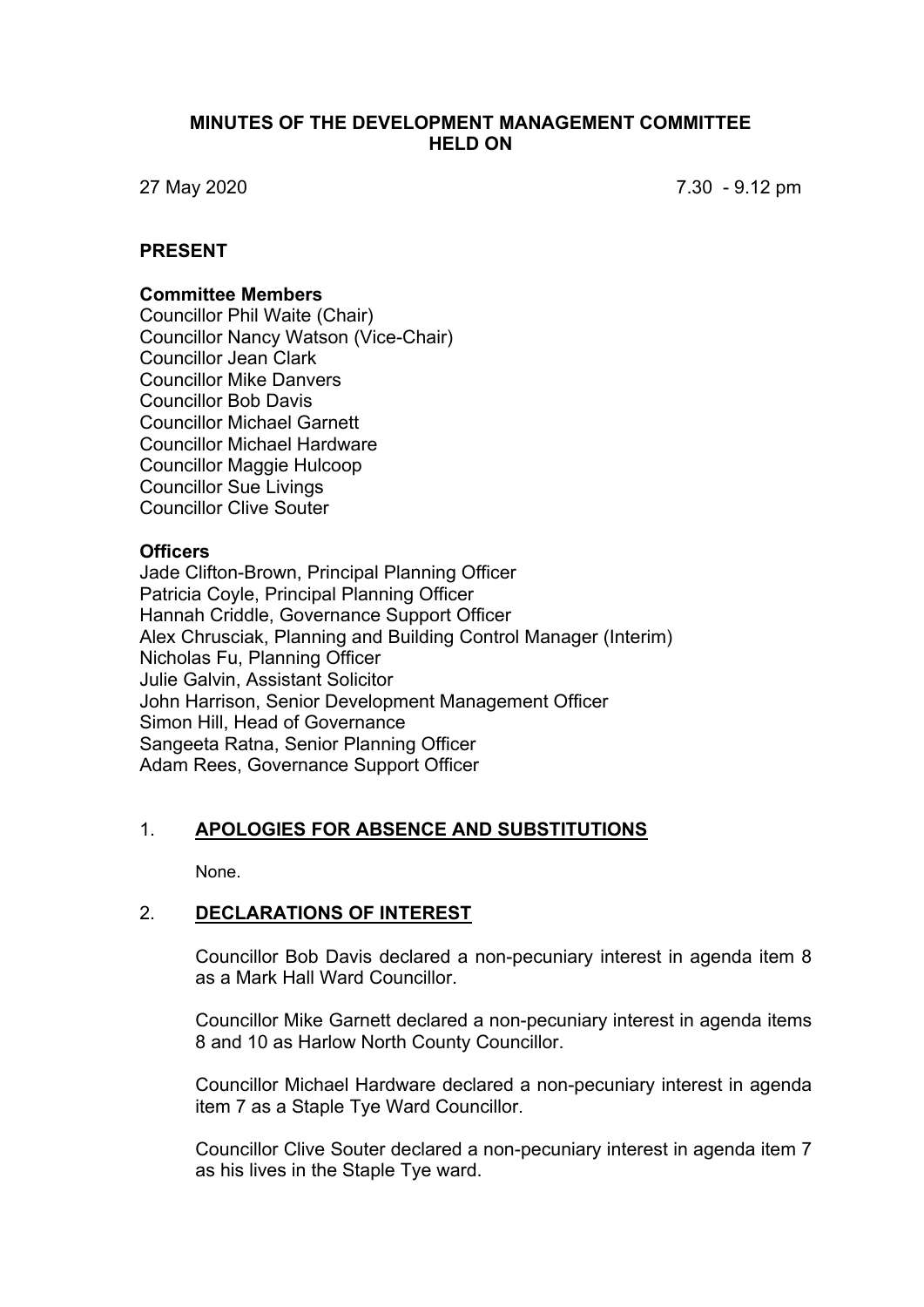# 3. **MINUTES**

**RESOLVED** that the minutes of the meeting held on 15 January 2020 are agreed as a correct record and signed by the Chair.

### 4. **MATTERS ARISING**

None.

# 5. **WRITTEN QUESTIONS**

None.

### 6. **PROCEDURE FOR CONSIDERATION OF PLANNING APPLICATIONS**

**RESOLVED** that the procedure for the conduct of the meeting is noted.

### 7. **HW/FUL/18/00064 - ENTERPRISE HOUSE, PERRY ROAD**

The Committee received a report and application (HW/FUL/18/00064) on the change of use from B8 storage and distribution to Sui Generis (gym studio and beauty space).

**RESOLVED** that the application is **DEFERRED.** The deferment is to allow for further engagement with the Applicant on possible changes to the application in order to address the concerns raised.

#### 8. **HW/FUL/19/00257 - SERVICE INDUSTRY BAYS, THE STOW**

The Committee received a report and application (HW/FUL/19/00257) on the re-development of existing service bays (employment use) into a mixed use development comprising of 88 no. 1 and 2 bedroom apartments, 10 no. live/work unites and 545 sqm of B1 use. The proposals also incorporate an Undercroft Car Parking, Mews Courtyard and Residential Gardens.

**RESOLVED** that planning permission is **GRANTED** subject to the applicant entering into an appropriately worded Section 106 legal agreement to secure:

- (i) A £50,000 contribution towards the requirements indented by the NHS and Essex County Council;
- (ii) The provision of a management company to ensure that waste is moved at the appropriate times to the required locations to allow for its collection by Council operatives; and the conditions detailed in the supplementary documents.

And the conditions detailed in the supplementary documents.